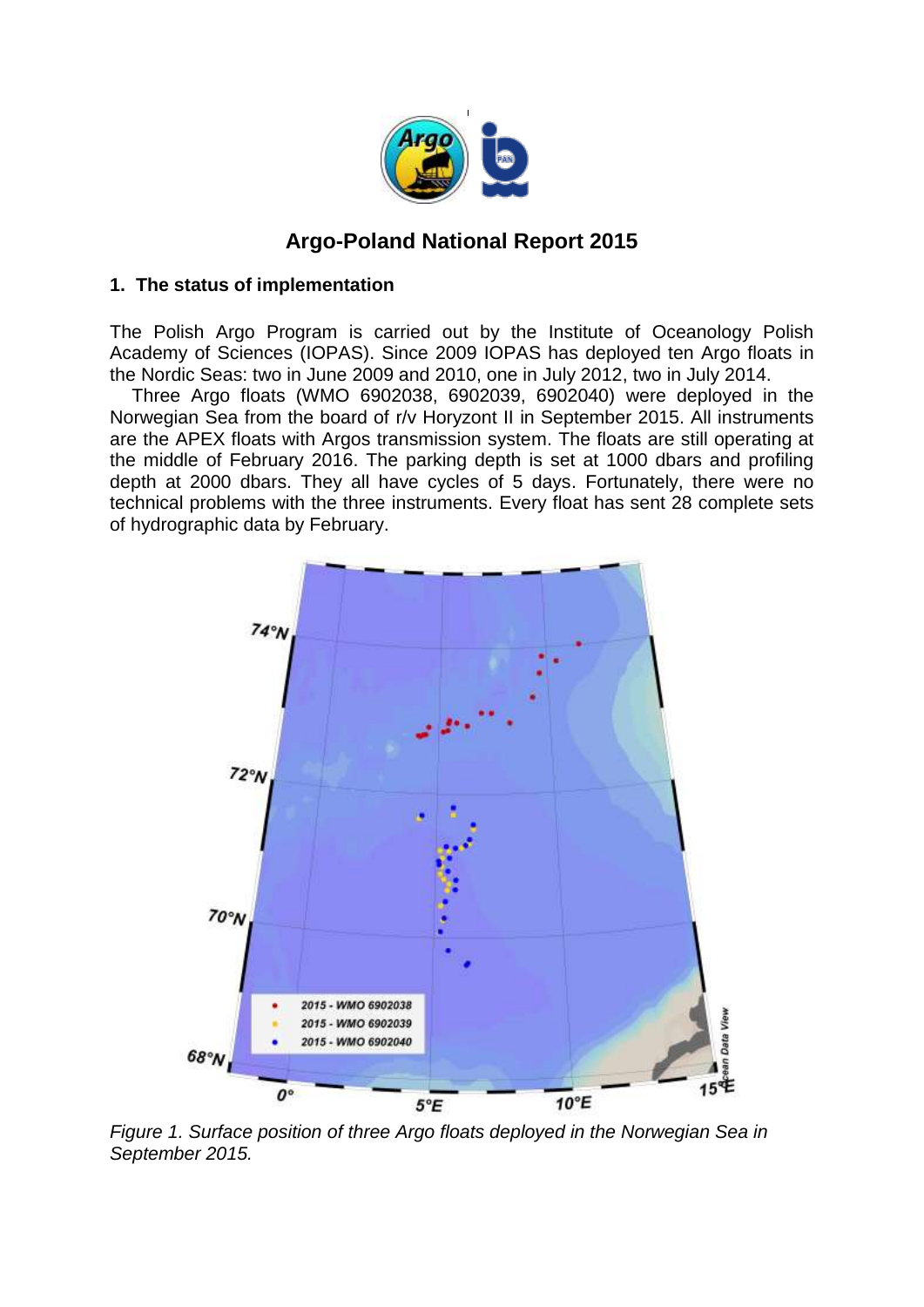The float deployed in May 2014 (WMO 6902042) was also active during the whole 2015 year. Unfortunately, the instrument stopped transmission of data on the  $03<sup>th</sup>$ January 2016, probably due to drifting under the sea ice. During its whole operating time, the float has been sent 121 complete sets of hydrographic data from the Fram Strait region.

# **2. Present level of and future prospects for national funding for Argo**

Poland is an observer in the EuroArgo ERIC consortium. Polish government (Ministry of Science and Higher Education) pays yearly fee for the E-A ERIC. In 2015 Institute of Oceanology PAS received a grant that enabled purchase of 7 Argo floats. Three of them were deployed in 2015, three will be deployed in 2016. Currently we do not get money for data transmission and processing, travel costs etc. Negotiations with ministry are in progress, we hope to develop a system allowing for wider activities. Our ambition is to be a full member of the Euro-Argo ERIC and work in international ARGO structures more actively. We also plan to introduce (basic on Finland experiences) Argo floats at the Baltic Sea. The development works in cooperation with other entities are planned.

# **3. Summary of deployment plans**

Poland committed to launching three Argo floats per year. In 2015 we deployed 3 floats at the Norwegian Sea. In 2016 we plan to deploy 3 floats: two in the Nordic Seas region and one at the Baltic Sea. Plans for 2017 and later will be known after finalizing negotiations with the founding institution (Ministry of Science and Higher Education).

# **4. Summary of national research and operational uses of Argo data**

For 20 years IOPAS carries the scientific program aimed at investigation of the Atlantic Water inflow into the Arctic Ocean and climatic aspect of this process. Every summer expedition of IOPAS research vessel 'Oceania' to the Nordic Seas and Arctic Ocean is organized. Polish Argo floats are usually deployed during these cruises. The data obtained from the Argo floats supports this research, in particular those concerning the advection of the warm Atlantic Water through the Nordic Seas. The Argo results are compared with data from standard *in situ* measurements, used in calculation of the signal propagation velocities, current pathways.

All the data are transmitted to the CORIOLIS center.

In the future we are going to use Argo floats at the Baltic Sea to investigate hydrography of the Polish zone and currents pattern.

The Argo Poland program's website is regularly updated by IO PAS: <http://www.iopan.gda.pl/hydrodynamics/po/Argo/argo.html>

### **5. Issues that your country wishes to be considered and resolved by the Argo Steering Team regarding the international operation of Argo.**

We have no suggestion at the moment.